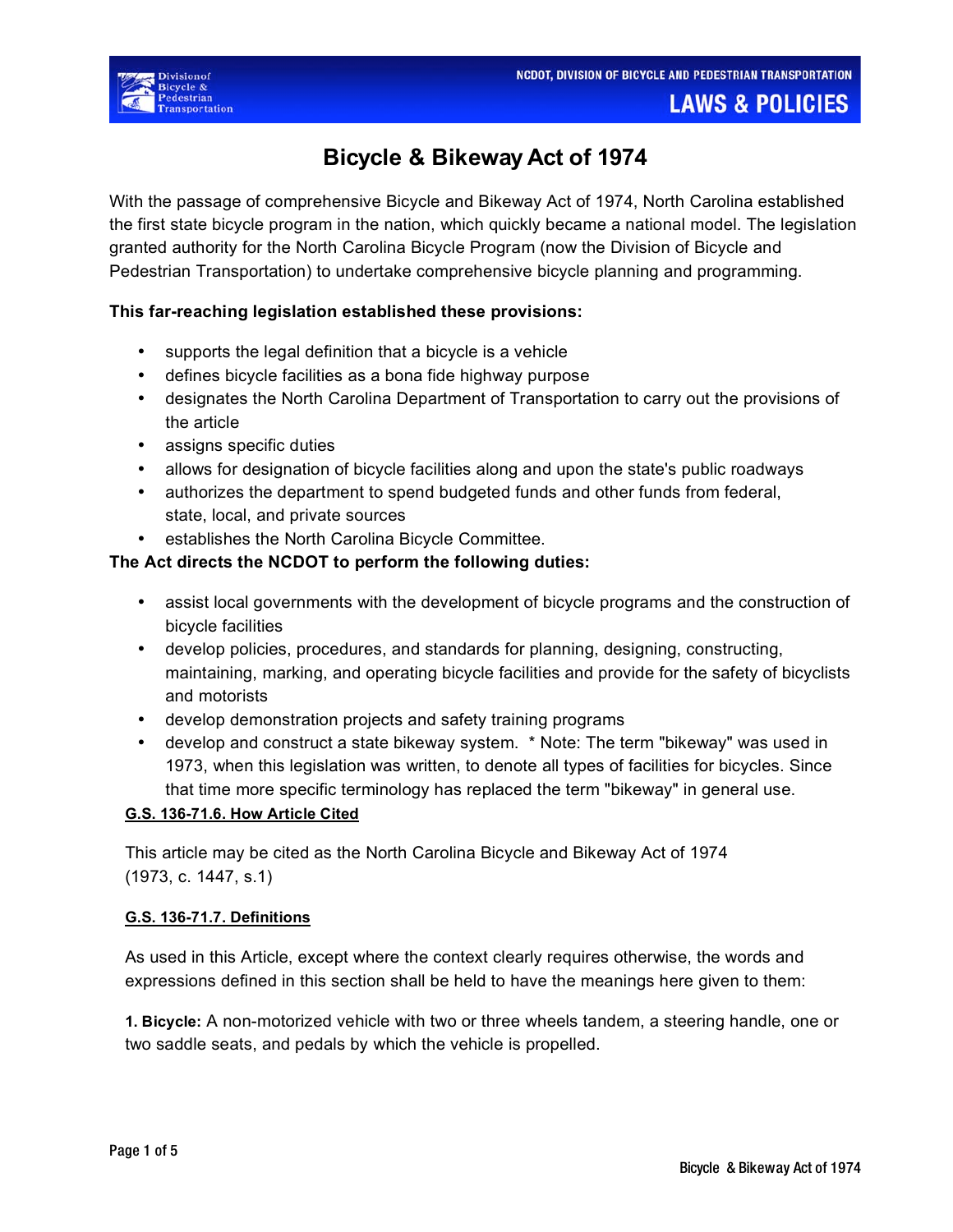

Bicycle &

**2. Bikeway:** A thoroughfare suitable for bicycles, and which may either exist within the right-ofway of other modes of transportation, such as highways, or along a separate, independent corridor.

**3. Department:** North Carolina Department of Transportation.

**4. Program:** North Carolina Bicycle and Bikeway Program.

**5. Secretary:** The Secretary of the North Carolina Department of Transportation (1973, c. 1447, s.2; 1975, c. 716, s.7; 1977, c.1021, s.1)

### **G.S. 136-71.8. Findings**

The General Assembly, hereby finds that it is in the public interest, health, safety, and welfare for the state to encourage and provide for the efficient and safe use of the bicycle; and that to coordinate plans for bikeways most effectively with those of the state and local government as they affect roads, streets, schools, parks and other publicly owned lands, abandoned roadbeds and conservation areas, while maximizing the benefits from the use of tax dollars, a single state agency, eligible to receive federal matching funds, should be designated to establish and maintain a state bikeways programs. The General Assembly also finds that bikeways are a bona fide highway purpose, subject to the same rights and responsibilities, and eligible for the same considerations as other highway purposes and functions. (1973, c. 1447, s.3; 1977, c. 1021, s.1)

#### **G.S. 136-71.9. Program development**

The Department is designated as such state agency responsible for developing and coordinating the program. (1973, c. 1447, s.4)

#### **G.S. 136-71.10. Duties**

#### **The Department will:**

**1.** Assist and cooperate with local government and other agencies in the development and construction of local and regional bikeway projects.

**2.** Develop and publish policies, procedures, and standards for planning, designing, maintaining, marking, and operating bikeways in the State; for the registration and security of bicycles; and for the safety of bicyclists, motorists and the public.

**3.** Develop bikeway demonstration projects and safety training programs.

**4.** Develop and construct a state bikeway system. (1973, c.1447, s.5)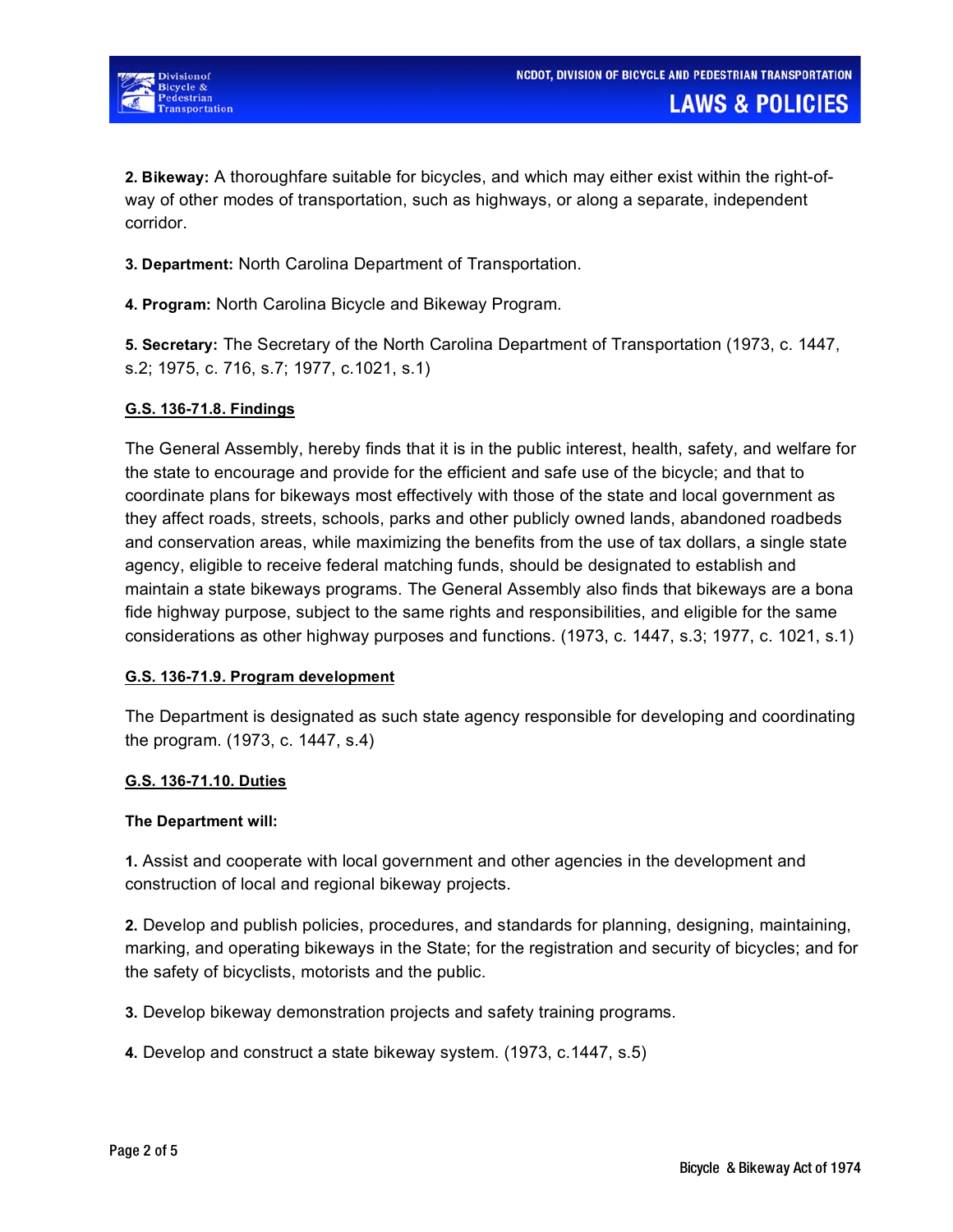



## **G.S. 136-71.11. Designation of bikeways**

Bikeways may be designated along and upon the public roads. (1973, c. 1447, s.5)

## **G.S. 136-71.12. Funds**

The General Assembly hereby authorizes the Department to include needed funds for the program in its annual budgets for fiscal years after June 30, 1975, subject to the approval of the General Assembly. The Department is authorized to spend any federal, state, local or private funds available to the Department and designated for the accomplishments of this Article. Cities and towns may use any funds available. (1972, c. 1447, s.6.)

# **G.S. SESSION LAWS 2011-266: NORTH CAROLINA BICYCLE COMMITTEE, Section 1.27. G.S. 146.71.13 is repealed.**

## **G.S. 136-71.13. North Carolina Bicycle Committee; composition, meetings, and duties.**

**a.** Transportation. The Bicycle Committee shall consist of seven members appointed by the Secretary. Members of the Committee shall receive per diem and necessary travel and subsistence expense in accordance with the provisions of G.S. 138.5. Initially, three members shall be appointed for two years, and four members for four years; thereafter each appointment shall be for four years. Upon the resignation of a member in mid-term, the replacement shall be appointed for the remainder of the unexpired term. The Secretary shall make appointments to the Committee with a view to providing representation to each of the state's geographical regions and to the various types of bicycle users and interests.

**b.** The Bicycle Committee shall meet in various sections of the state, not less than once in every three months, and at such other times as may be necessary to fulfill its duties. A majority of the members of the Committee shall constitute a quorum for the transaction of business. The staff of the Bicycle and Bikeway Program shall serve the Committee, maintain the minutes of the Committee meetings, research questions of bicycle transportation importance, and undertake other such activities for the Committee as may be consistent with the program's role in the Department.

**c.** The Bicycle Committee shall have the following duties:

**1.** To represent the interests of bicyclists in advising the Secretary on all matters directly or indirectly pertaining to bicycle and bikeways, their use, extent, location, and other objectives and purposes of this Article.

**2.** To adopt bylaws for guiding its operation, as well as an outline for pursuing a safer environment for bicycling in North Carolina.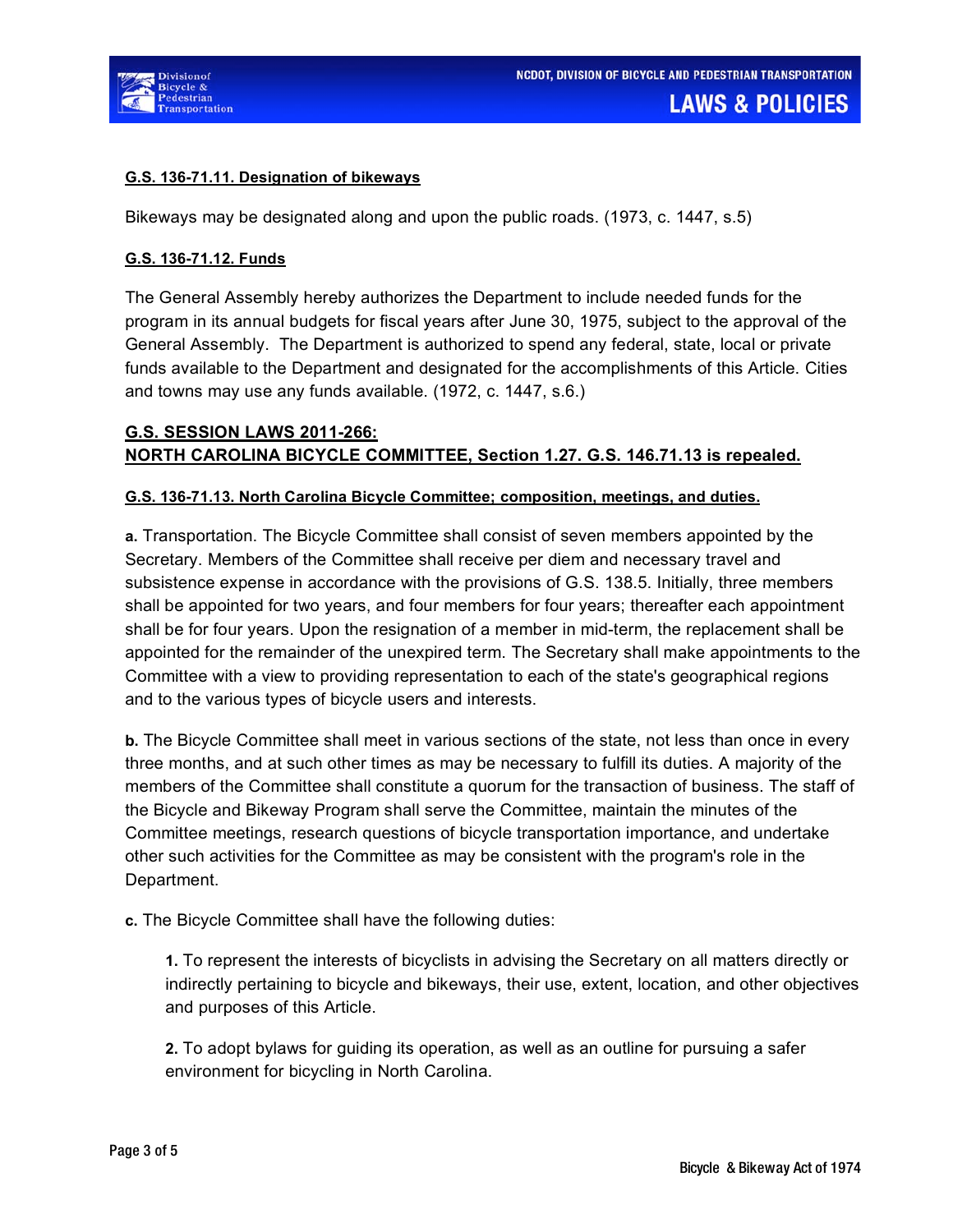

**3.** To assist the Bicycle and Bikeway Program in the exercise of its duties within the Department.

**4.** To promote the best interest of the bicycling public, within the context of the total transportation system, to governing officials and the citizenry at large.

**d.** The Secretary, with the advice of the Bicycle Committee, shall coordinate bicycle activities among the divisions of the Department, as well as between the Department of Transportation and the other departments. Further, he shall study bicycle and bikeway needs and potentials and report the findings of said studies, with the Committee's recommendations to the appropriate policy and legislative bodies. The Secretary shall submit an annual report to the Governor and General Assembly on bicycle and bikeway activities within the Department, including a progress report on the implementation of this Article. (1977, c. 11021, s.1)